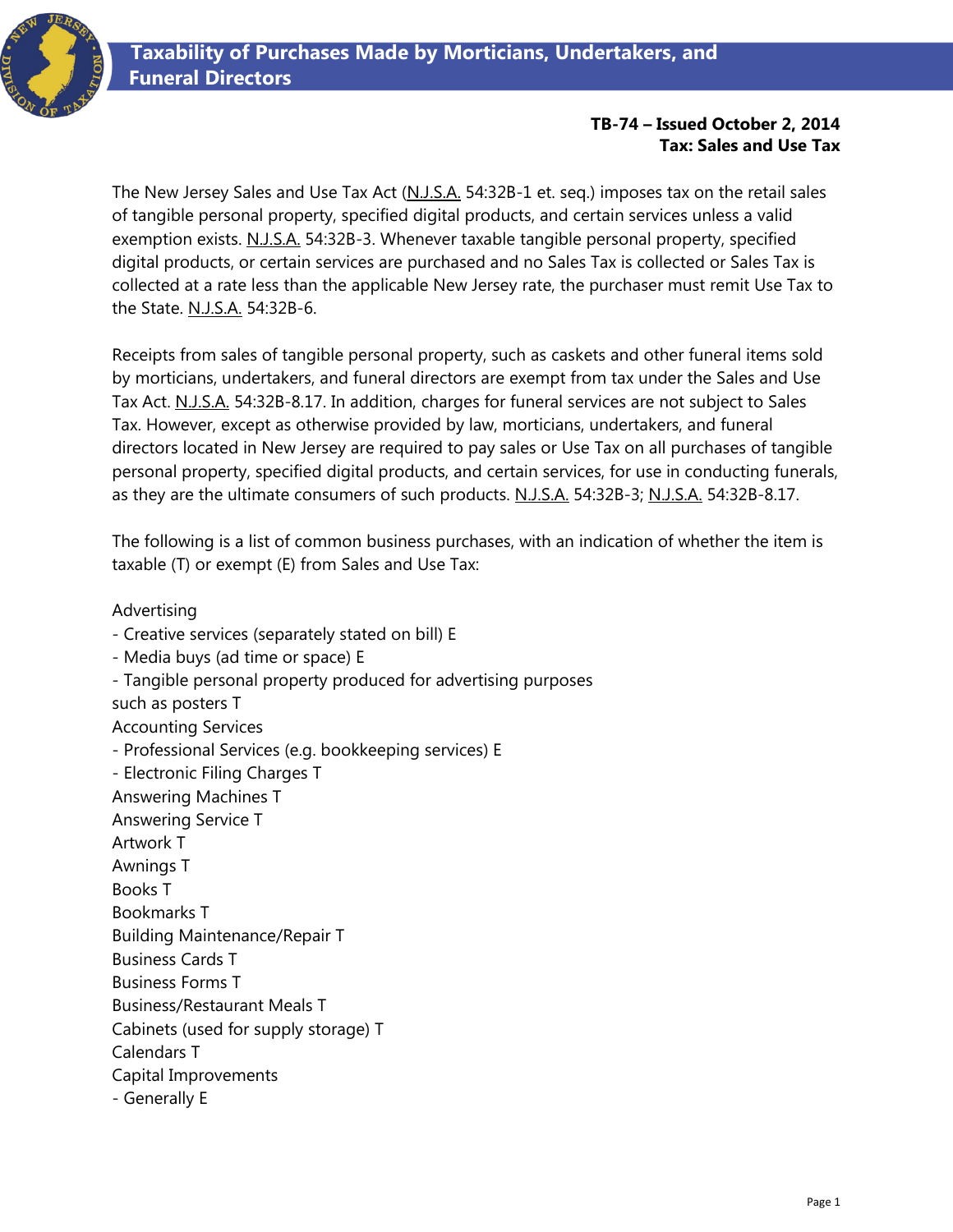- Landscaping T - Installation of floor coverings and alarms and security systems T Catering Services T Chairs and Chair Covers T Cleaning Services (janitorial) T Cleaning Supplies T Computer Equipment (e.g. computers, printers, copiers, faxes) T Computer Disks, CDs, DVDs and USB Drives T Desk and Door Signs T Disaster Kits T Display Cabinets T Disposable Paper Products (e.g. towels, napkins, toilet tissue, paper plates, and paper cups) T Diverter (device that re-directs phone calls to a landline or mobile phone so urgent messages are not missed) T Document Portfolios T Door Mats T Equipment Maintenance/Repair (including warranties purchased for repair and maintenance) T Elevator Repair T Envelopes T Fans T Floor Lamps T Flowers and Gifts T Furniture T Garbage Removal - Contractual (30 days or more) E - Non-Contractual T Heating Oil E Laminating Services T Lamps and Shades T Lawn Equipment - Lawnmowers T - Rakes T - Shovels T - Sprinklers T Legal Services E Ledger Books T Lights and Bulbs T Magazines purchased for waiting areas/client use - Purchased as single copies T - Purchased as subscriptions E Office Equipment (e.g. overhead projectors, telephones, teleconferencing equipment) T Office Supplies (e.g. ink, paper, toner) T Paging System T Payment Coupon Books T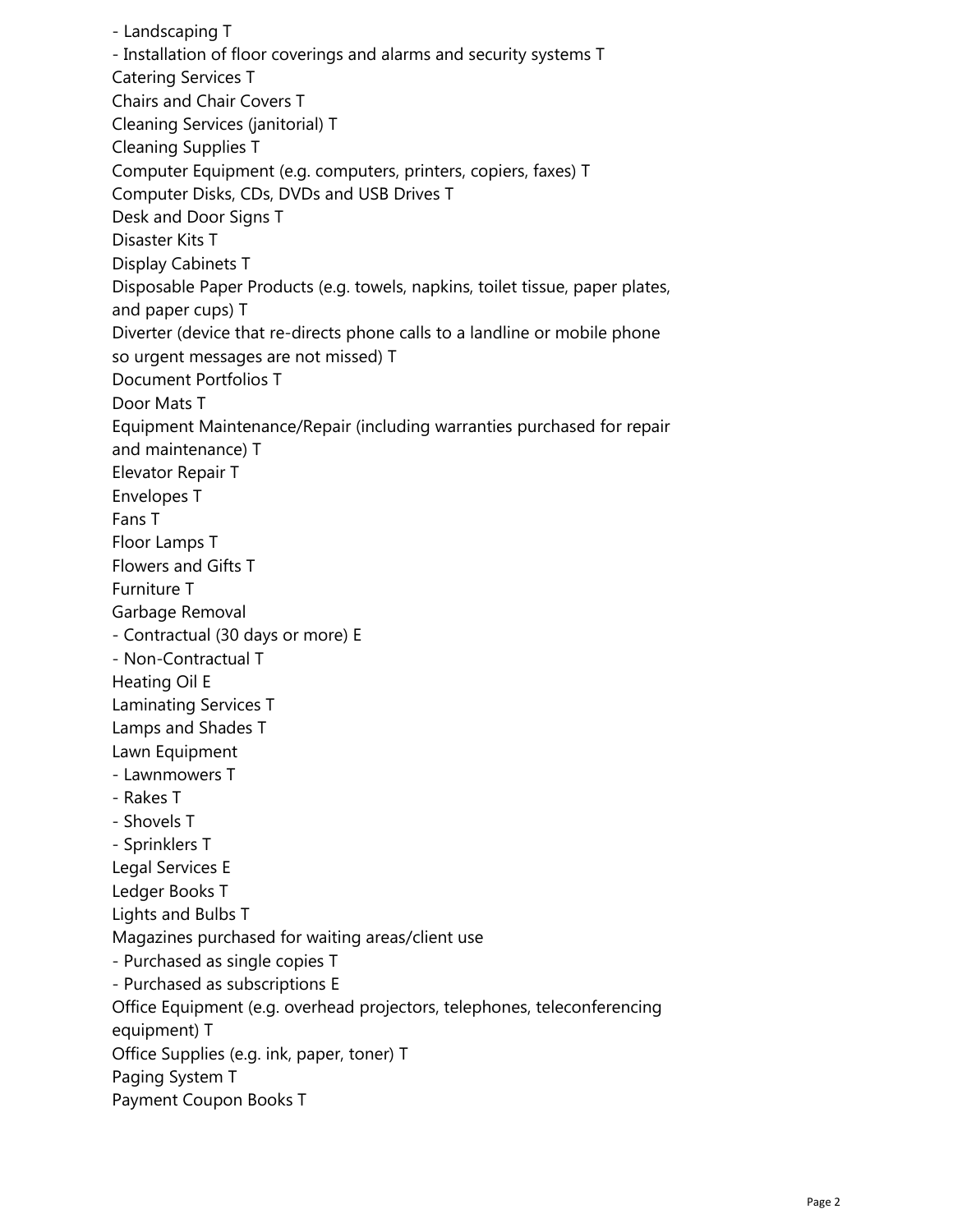Photocopying and Printing Charges T Postage E Prewritten Computer Software for exclusive business use (transferred in physical medium or "Load and Leave" format) T Prewritten Computer Software for exclusive business use (electronically delivered) E Prewritten Computer Software (installation, maintenance and service contracts) T Printing T Protective Work-Wear E Racks for Coats and Hats T Record Books T Shipping Trays T Signs T Snow Removal T Stationery T Storage Services T Telecommunication Services T Tires T Utility Service (e.g. gas and electricity) T Water and Sewer Bill E

The following is a list of items commonly purchased by morticians, undertakers or funeral directors, with an indication of whether the item is taxable (T) or exempt (E) from Sales Tax and Use tax.

Air Purifiers Including Casing and Trays T Air Transportation - Cases T - Trays T Announcement Boards T Aprons E Badger Cases (used to ship or transport a corpse) T Blankets T Blocks/Rests T Body Bags T Body Boards T Body Carriers T Body Lifters T Body Scoops (mechanical device used to lift and transport a corpse) T Body Transfer Cases T Burial Clothes E Calvarium Clamps (used to re-attach portions of the skull removed for autopsy or other reasons) T Candelabra T Candles T Carillons (musical instrument composed of bells and arranged to produce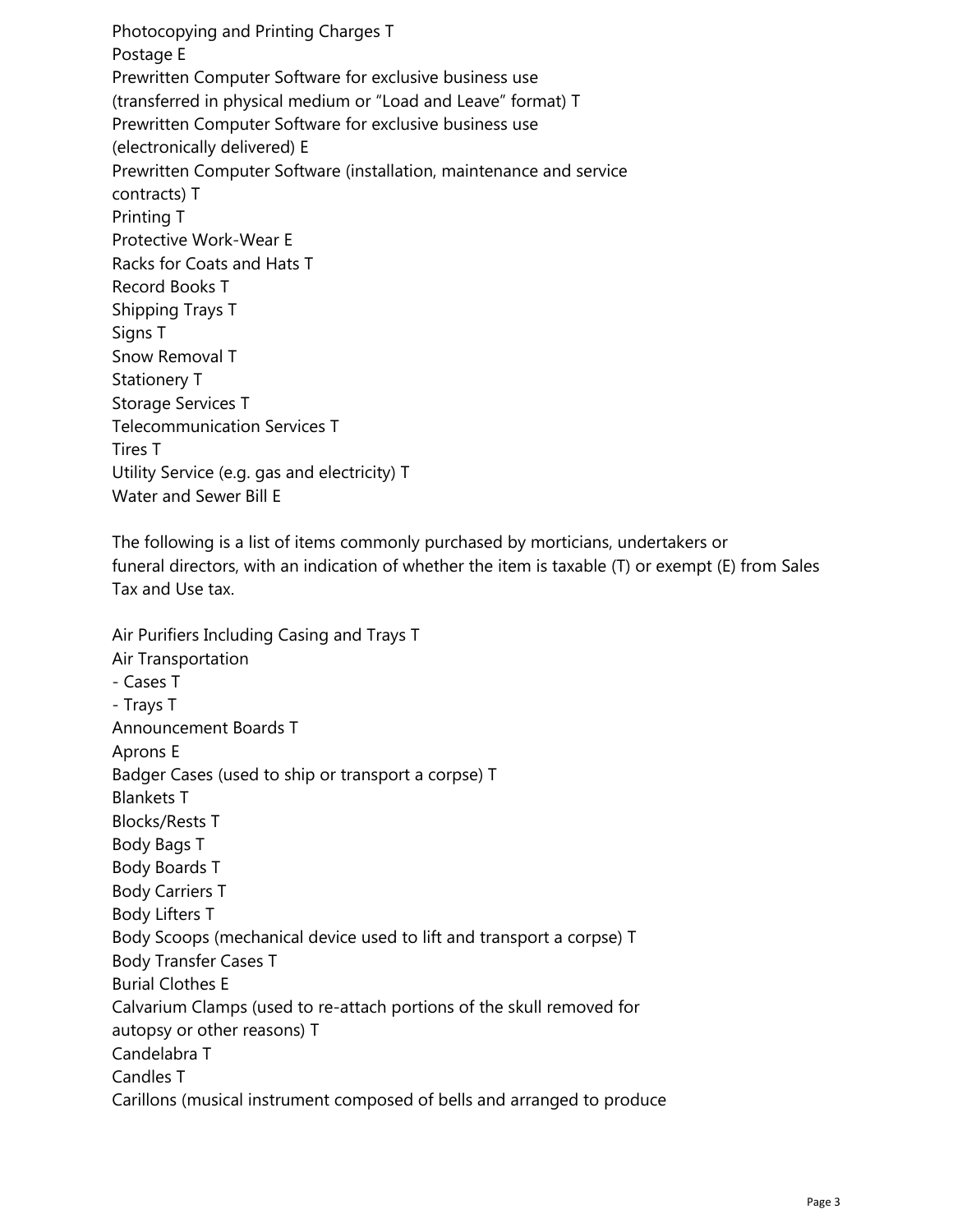harmony) T Car Stickers for Funeral Procession T Caskets - Dollies T - Pads T - Placers T - Protectors T - Racks T - Stands T - Shells T - Tables T Chapel Set-up at Funeral Home T Chemicals T Coffins T Coolers T Cosmetic Supplies T Cot T Cremation - Equipment T - Cartons T - Chambers T - Containers T - Rollers T - Trays T - Urns T Crosses T Crucifix T Crypts - Fasteners T - Fronts T - Sealer T Dental Simulators (bone wax and putties for alteration of corpse's facial forms) T Deodorants T Dirt Wagon T Draperies - Auto T - Funeral Home T Embalmer - Fluids T - Instruments T - Supplies T Engraving Machine and Supplies T Expression Formers T Eye Caps T Flag Cases T Fasteners T Poles – not installed T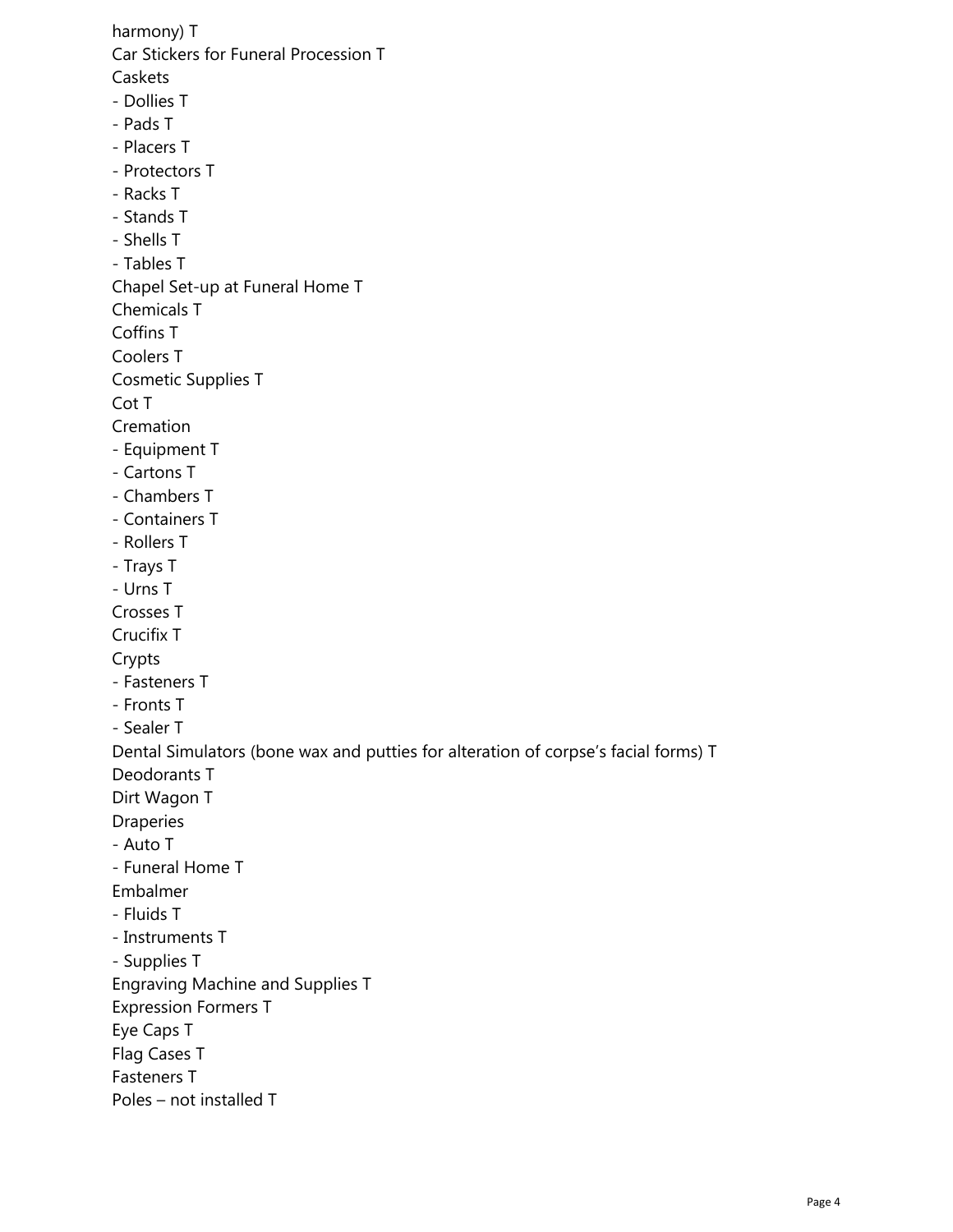Floral

- Cabinets T
- Stands T
- Displays T
- Boutonnieres T
- Flow Meter (used to measure fluid pumped into corpse) T
- Form Concrete (used for burial vaults) T
- Fountains not installed T
- Furniture and Furnishings for Funeral Home T
- Germicides T
- Gloves E
- Grass (artificial) Used to Cover a Grave T
- Grave Material, Supplies, and Equipment
- Spray T
- Arch boards T
- Digging machines T
- Liners T
- Locator T
- Lot markers T
- Markers T
- Thawer T
- Hand Trucks T
- Head Rest T
- Hearse T
- Hoists T
- Identification Tags T
- Imprinting Machines T
- Injector Needles T
- Jewelry T
- Lapel Buttons/Pins T
- Lecterns T
- Lifts
- Body T
- Casket T
- Limousine T
- Limousine Service Used in Connection with Mortuary and Funeral Services E
- Lowering Devices T
- Mass Card Holders T
- Mass and Prayer Cards T
- Matting (wrapping used to prepare corpse for burial) T
- Mausoleum T
- **Memorials**
- Books T
- Cards T
- Cases T
- Folders T
- Markers T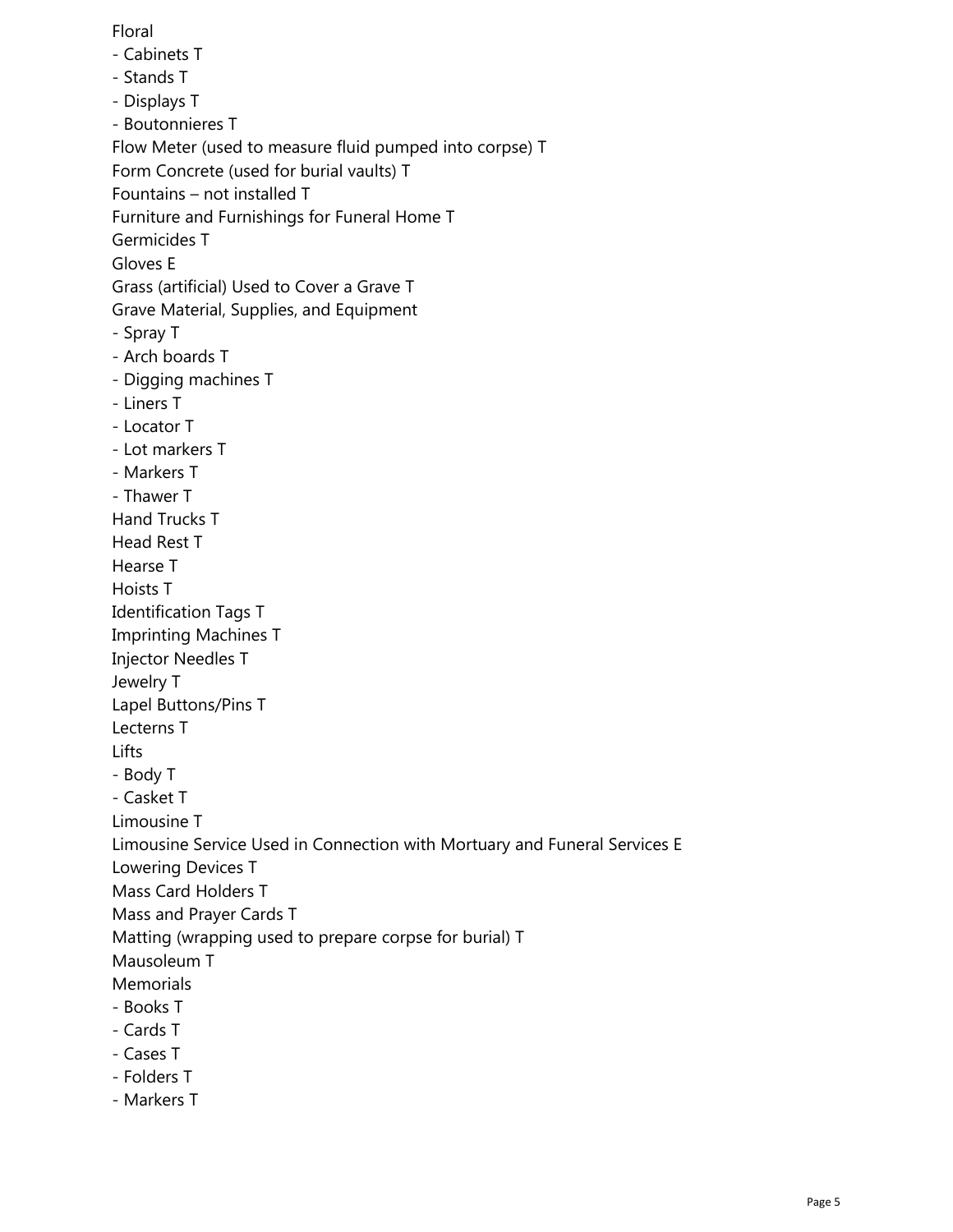- Flag cases T - Picture frames T - Portraits T - Trees T Monuments T Monument Illuminator T Mortuary Cot Covers (used to cover a corpse being moved) T Name Plates T Odor Control T Parking - Signs T - Cones T Partitions (for mortuary cold rooms) T Pillows and Pillowcases T Plaques T Pouches T Prayer Rails and Kneelers T Refrigeration Units T Register Stands T Ropes and Stands T Rosaries T Sirens T Smelling Salts T Stained Glass T **Stretchers** - Pads T - Covers T Tents - Awnings T - Tarps T - Repairs T Trocar Button T Umbrellas T Vases T Wreaths T

## **REMITTING USE TAX**

Morticians, undertakers, and funeral directors may report and remit any Use Tax due on the Annual Business Use Tax Return [\(Form ST-18B\)](http://www.state.nj.us/treasury/taxation/prntsale.shtml). However, if the average annual use tax liability for the last three calendar years exceeds \$2,000, the business must change its registration to include Sales Tax eligibility and must begin to file quarterly/monthly Sales and Use Tax returns by filing Forms [ST-50/51.](https://www1.state.nj.us/TYTR_BusinessFilings/jsp/common/Login.jsp?taxcode=55) For more information on use tax and filing [Forms ST-18, ST-18B,](http://www.state.nj.us/treasury/taxation/prntsale.shtml) and [ST-50/51,](https://www1.state.nj.us/TYTR_BusinessFilings/jsp/common/Login.jsp?taxcode=55) see Tax Topic Bulletins S&U-7, Filing Sales and Use Tax Returns, and ANJ-7, Use Tax in New Jersey.